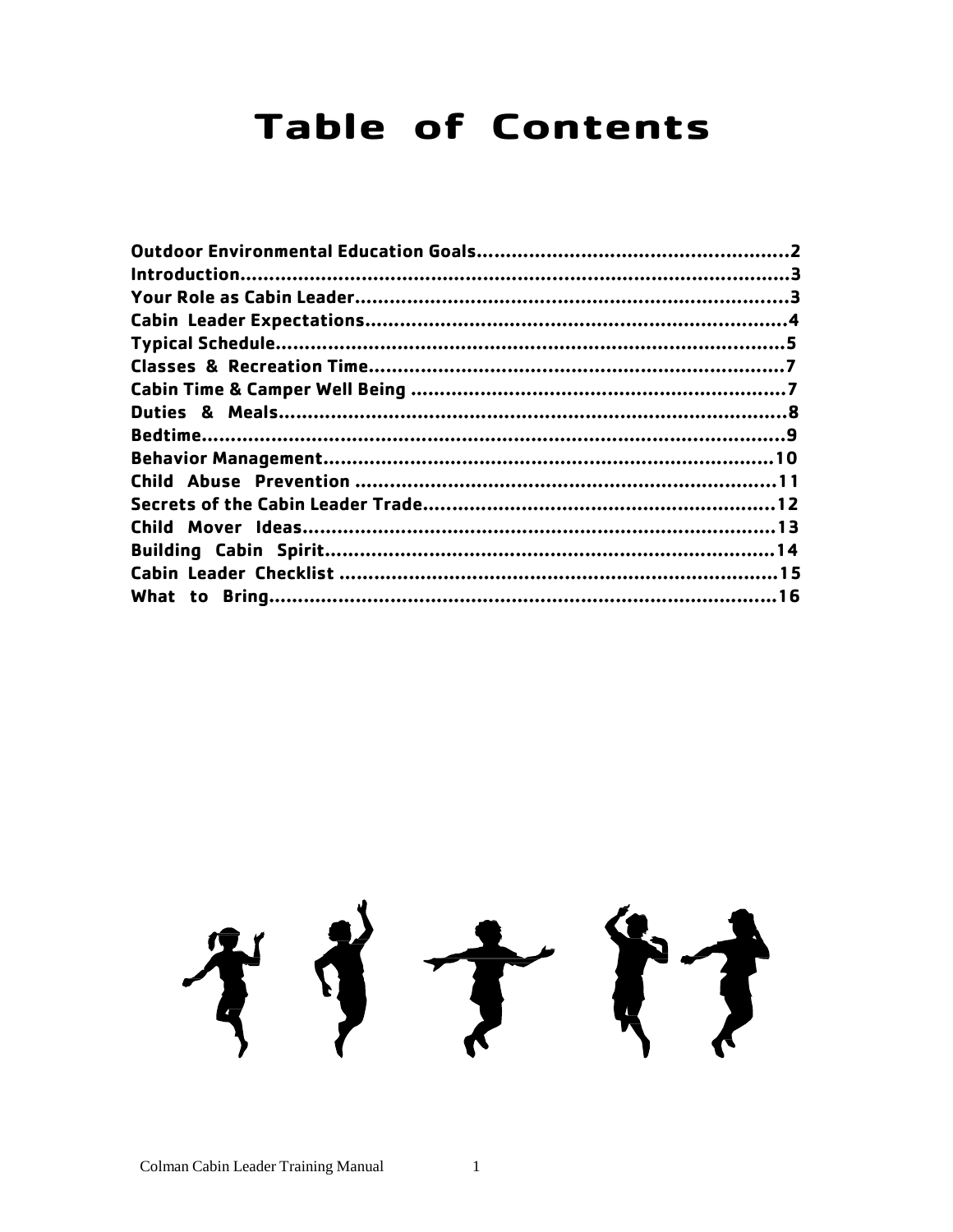### **Outdoor Environmental Education Goals**

We work to create an inclusive, low-risk environment in which all individuals are empowered to discover their unique talents and strengths and encouraged to share those with their peers, their community and the environment.

We do this through:

Inviting Exploration Encouraging Curiosity Guiding Critical Thinking Supporting Effort

In the Environmental Science, Outdoor Skills and Challenge Education.

Predominant themes in the educational experience are COMMUNITIES and RESPECT. We foster an understanding of what a community is, how the elements in a community work, and our relationship and responsibility to all communities.

**The Four Respects:** respect yourself; respect others; respect the environment; and respect the camp community are themes stressed in the classes we teach and in the day to day camp activities.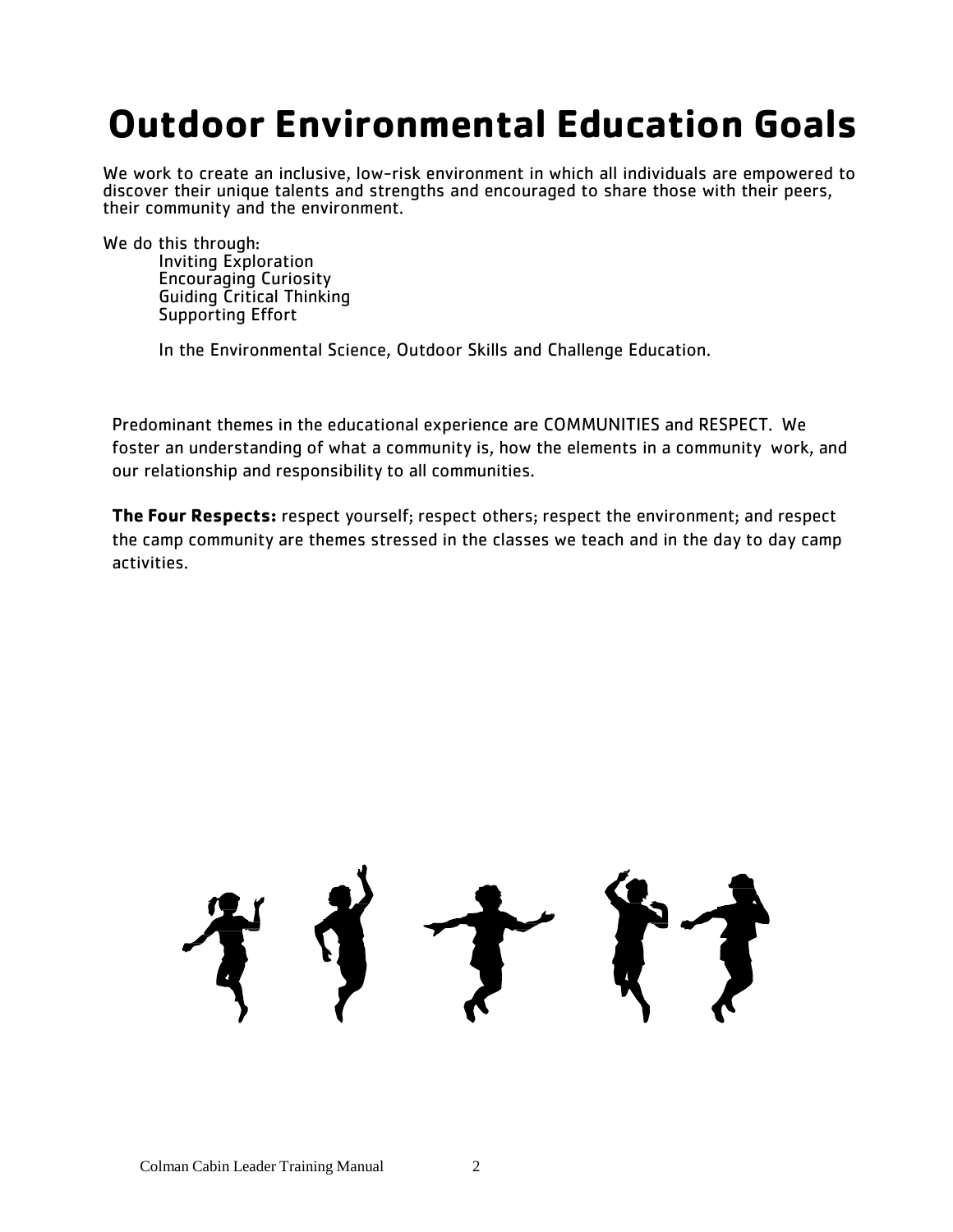## **Introduction**

**Welcome to the Outdoor Environmental Education Program at YMCA Camp Colman. We would like to thank you in advance for agreeing to put your own life on hold in order to make a difference in the lives of children. Your job at Camp Colmanwillbea toughbut rewardingexperience. Beingacabinleader isnota vacation,but it is an excellentopportunity tolearn about kids, yourself, and howto workasateam member. HereatCampColman,wehavecompiledthefollowing informationtohelp prepareyoufor theadventurethatawaits…**

### **Your Role as Cabin Leader**

The cabin leader plays an essential role in the functioning of the Outdoor Environmental Education Program. Together with the teachers and Colman staff, the cabin leaders help to supervise the week's activities. The basic duties of the cabin leaders are to assume responsibility for the welfare of the students in their cabin during the camp experience and to be certain that each student makes the best possible use of their stay at Colman. You will be eating with your cabin, helping them get ready for bed, drift off to sleep, and wake up to get ready for the day, as well as making sure the students get to class on time and organizing things to do during cabin time. This is a 24 hour task, involving a great deal of patience, humor, leadership, and understanding. You won't be on your own, the teachers and the Colman staff will be there to help in your responsibilities.

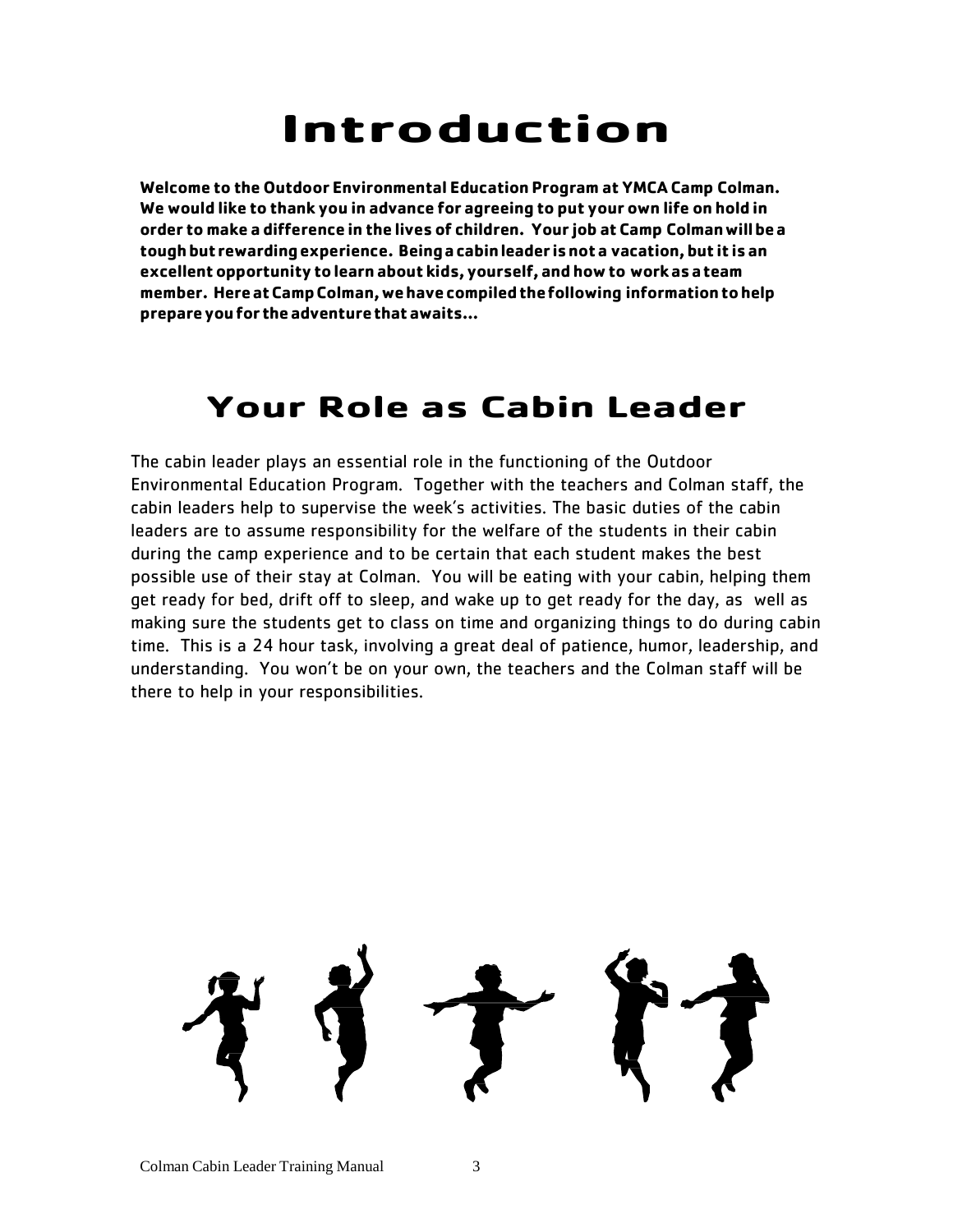## **Cabin Leader Expectations**

Teachers and camp staff agree that being a cabin leader is the most important job. The kids need your guidance in order to have a successful and SAFE experience. As a leader, you are responsible for the emotional, mental and physical well-being of your cabin group. The kids will remember you forever if you do a good job!

Be Here For The Kids: Put your time into getting to know the kids so they have a great experience. Get involved in activities so the kids will learn from your example.

Follow The Camp Rules: Camp rules are there for safety and apply to everyone.

Know Where Each Individual Cabin Group Member Is At All Times: Unless they are being directly supervised by someone else, i.e. teachers, OEE instructors, parents, or other leaders.

Be Safe: Safety is a priority; make sure your cabin follows the safety rules.

Be A Positive Role Model: In your speech and actions.

Be On Time: Make sure that your group arrives to meals, classes and activities on time so other groups are not waiting for your cabin and your kids don't miss out on something.

Move As A Group: If you move as a group, your kids will always be supervised and not left to wander in camp.

Supervise Your Table At Meals: Make sure the kids are following the procedures. Help us get through cleanup and announcements quickly.

Stay With Your Cabin After Lights Out: Unless you have permission from the head teacher and the cabin is being supervised. ("Raiding" other cabins is strictly prohibited.)

Have Fun! If you have fun, your kids will too!

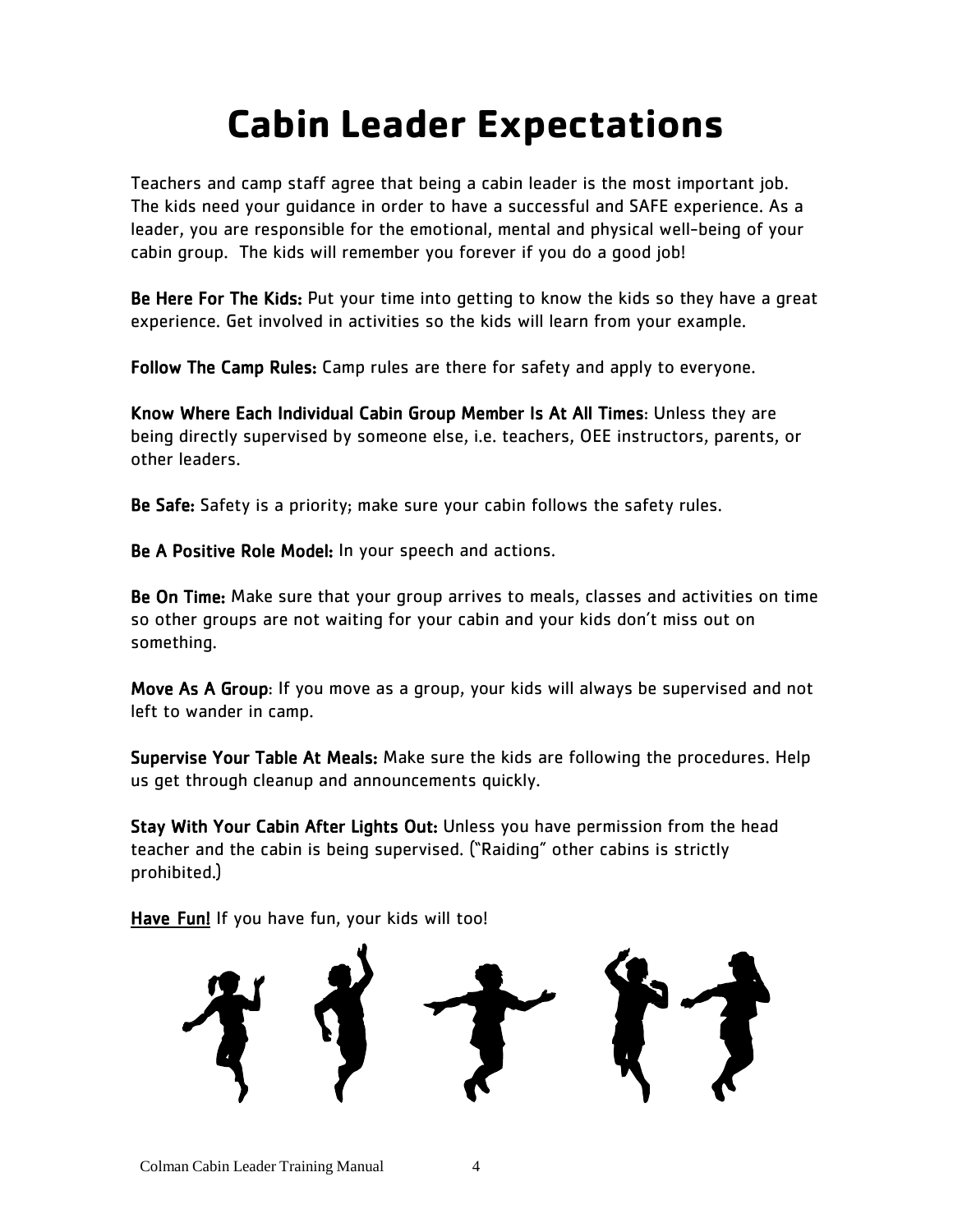# **Typical Schedule**

#### **Day of Arrival**

| $11:00$ a.m.     | Arrive at camp, unload                    |
|------------------|-------------------------------------------|
| 11:15a.m.        | Move into cabins                          |
| 12:00p.m.        | Sack lunch and Orientation                |
| 12:45-2:30 p.m.  | Class 1                                   |
| 2:30-4:00 p.m.   | Class 2                                   |
| 4:00 p.m.        | Snack (This is optional for each school)  |
| $4:15-5:15$ p.m. | <b>Recreation time</b>                    |
| $5:15$ p.m.      | <b>Meal Duties: KP</b>                    |
| 5:20 p.m.        | Meal Line-Up                              |
| 5:30 p.m.        | Dinner (After Dinner: Garden Duty)        |
| 6:30 p.m.        | Cabin Time and/or Teacher Time            |
| 7:30-8:45 p.m.   | Evening program (evening snack, optional) |
| 9:00 p.m.        | Cabin time                                |
| 10:00 p.m.       | Lights out                                |
|                  |                                           |
| Second Day       |                                           |
|                  |                                           |
| $7:40$ a.m.      | Duties: KP                                |
| $7:50$ a.m.      | Meal Line-Up                              |
| $8:00$ a.m.      | <b>Breakfast</b>                          |
| 9:00-10:30 a.m.  | Class 3                                   |
| 10:30-12:00 a.m. | Class 4                                   |
| 12:10 p.m.       | Meal Duty: KP                             |
| 12:20p.m.        | Meal Line-Up                              |
| 12:30p.m.        | Lunch                                     |
| $1:15$ p.m.      | <b>Rest Time</b>                          |
| 2:15-3:45 p.m.   | Class <sub>5</sub>                        |
| $3:45$ p.m.      | <b>Snack</b>                              |
| 4:00-5:00 p.m.   | <b>Recreation time</b>                    |
| 5:10 p.m.        | Duties: KP                                |
| 5:20 p.m.        | Meal Line-Up                              |
| 5:30 p.m.        | Dinner (After Dinner: Garden Duty)        |
| 6:30 p.m.        | <b>Cabin Time</b>                         |
| 7:30-8:45 p.m.   | <b>Evening Program</b>                    |
| 9:00 p.m.        | <b>Cabin Time</b>                         |
| 10:00 p.m.       | Lights Out                                |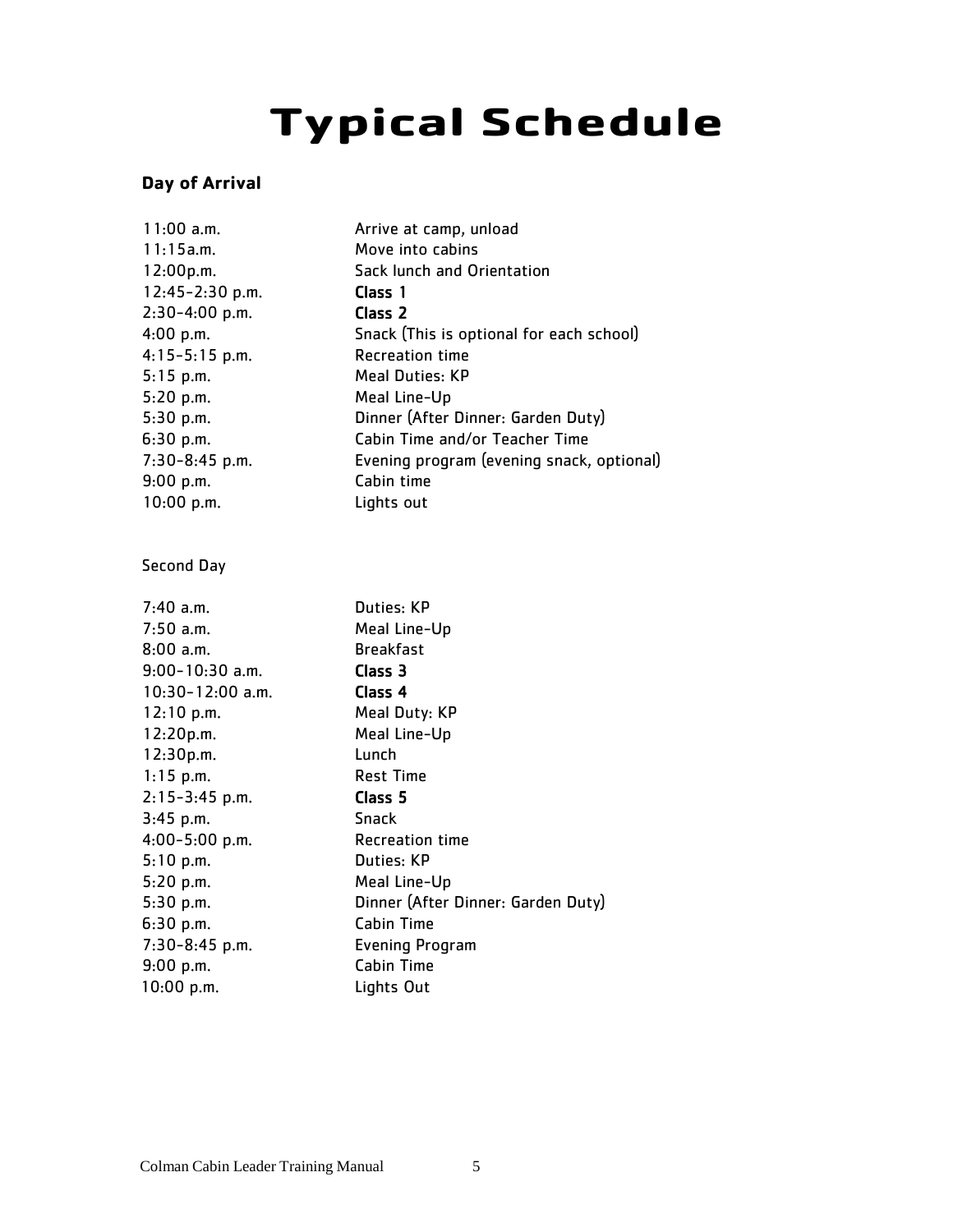Day of Departure

| Pack up (Move luggage out of cabins before breakfast) |
|-------------------------------------------------------|
| Duties: KP                                            |
| Meal Line-Up                                          |
| <b>Breakfast</b>                                      |
| Cabin Clean-Up                                        |
| Class 6                                               |
| All Camp Activity                                     |
| Lunch                                                 |
| <b>Load and Board Buses</b>                           |
| Depart (Come back next year!)                         |
|                                                       |

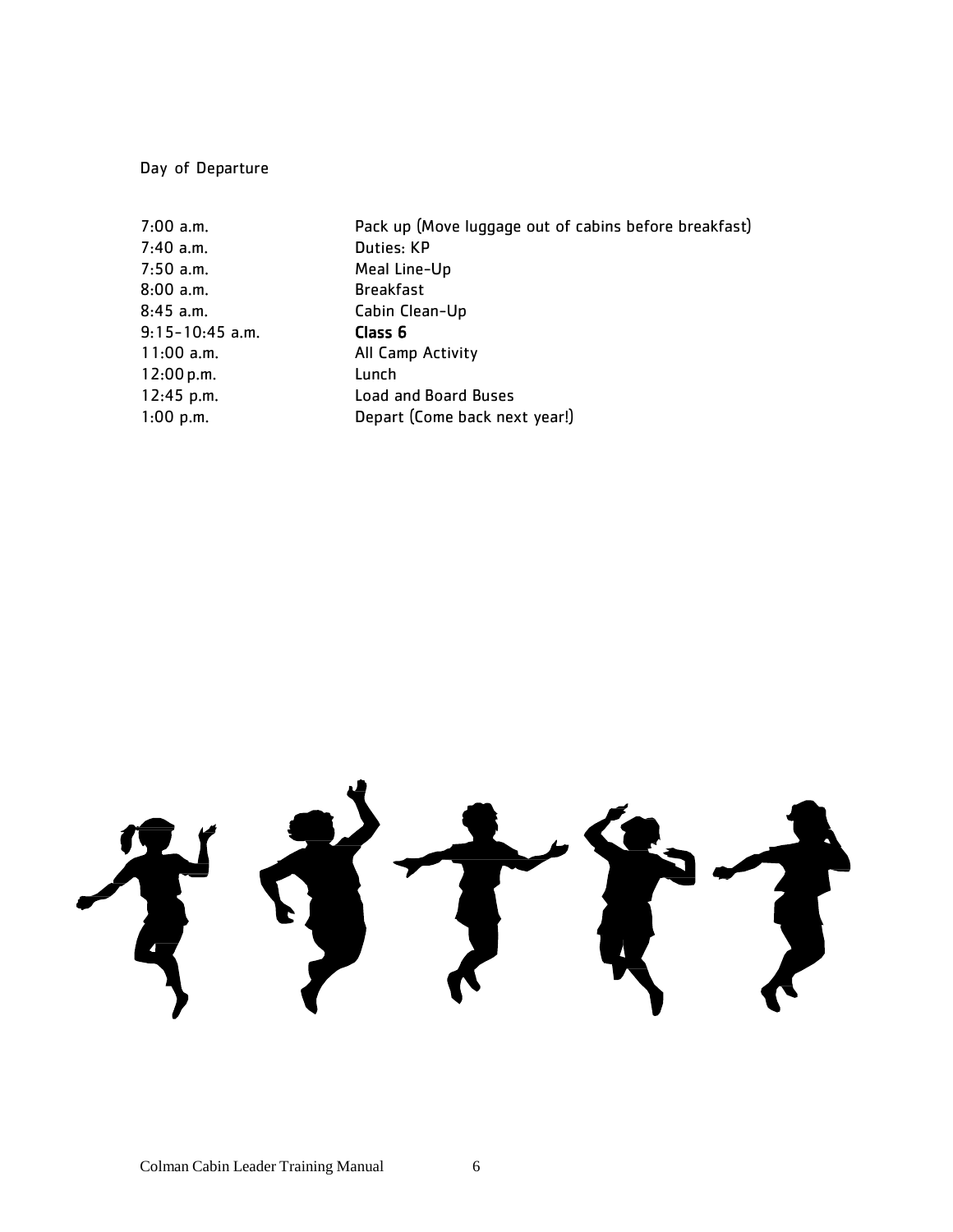### **Classes & Recreation Time**

#### **Classes**

In addition to their cabin groups, the students will also be divided into study groups for their schedule of classes (see sample schedule and class grid). Your responsibility is to make sure your cabin group members arrive on time to the class assemblies (a little early is better). During classes, you will be asked by the Colman staff to be involved in helping with different parts of the class. For example, running some equipment, passing out materials, helping with crowd control, and being enthusiastic about the class.

#### **Recreation**

After the last class of the day, the students will have recreation time until dinner. Colman offers different activities depending on the school and the season. Several cabin leaders are needed to help out at all recreation areas. Sports games, such as volleyball, baseball, basketball, badminton, and gaga are recreation options that are also available. Cabin leaders are encouraged to play and help at each activity area.

## **Cabin Time & Camper Well being**

#### **Health**

The most important responsibility of the cabin leader is the health and safekeeping of their cabin group. The school will proved a nurse or staff person who is responsible for First Aid and medicine dispensing. Cabin leaders are not allowed to give any medicine to children, or to have any medication in their cabins. If anyone in your cabin needs medical attention, please inform a Y staff member and report immediately to the nurse.

#### **Cabin Time**

"Cabin Time" is any time the cabin group is together outside of classes, meals, or structured recreation time. During this time, you should get to know your students, prepare them for activities and keep them busy with activities of your own. We have included in this manual ideas for you to use as a resource.

#### **Cabin Cleanup**

Cabin cleanup occurs right after breakfast on the day of departure. Split up the list of duties, which is posted on the cabin wall, and have each student be responsible for one of the duties. Ensure that your students take pride in leaving the cabin better than they found it.

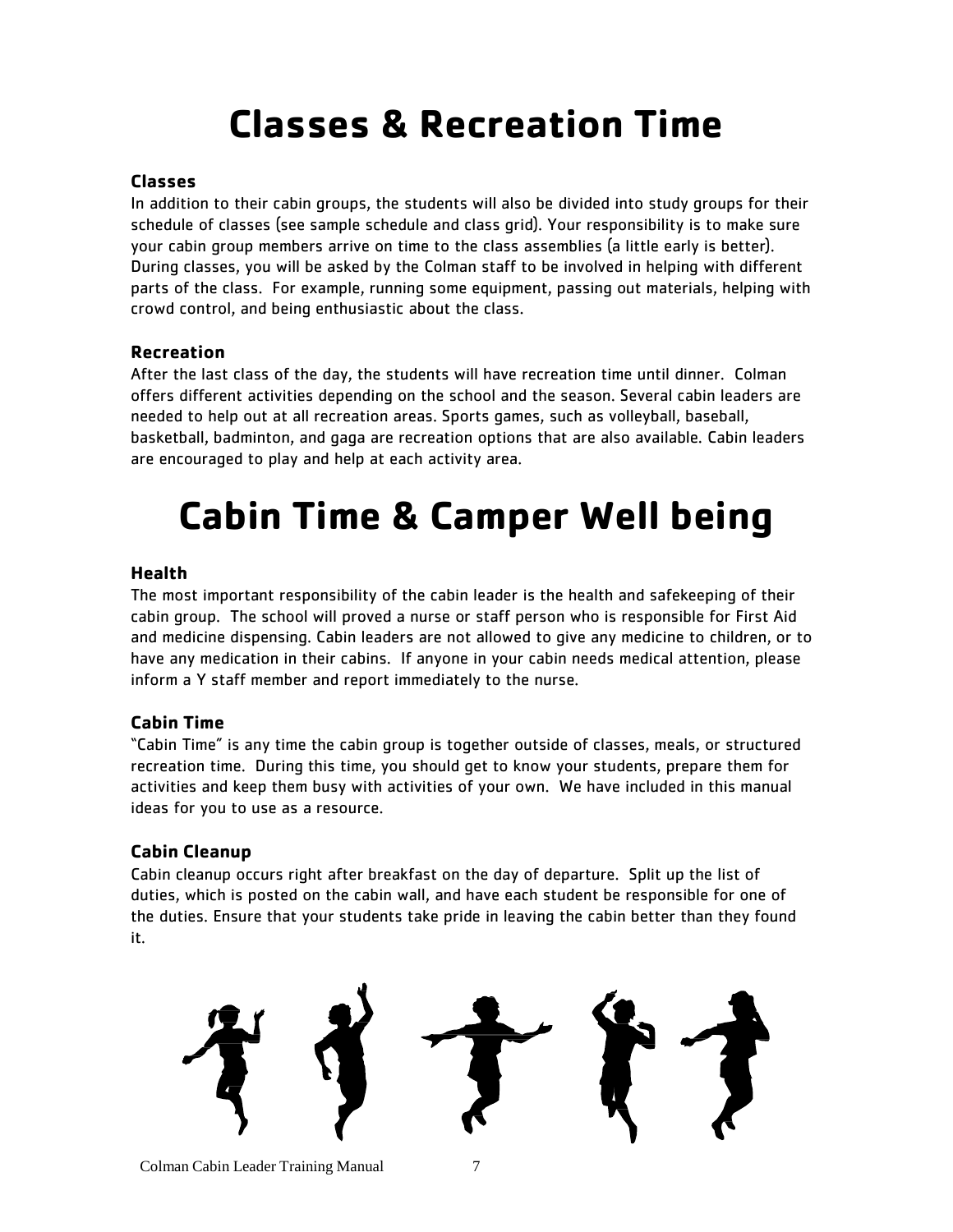## **Duties & Meals**

#### **Duties: KP And Garden**

KP (Kitchen Party) Duty begins 20 minutes before breakfast, lunch, and dinner. Garden Duty happens immediately after dinner. This is a chance for the students to participate in the daily running of camp. It is important that you understand where your group is supposed to be. This information will be on your final schedule, and your group will not be assigned to more than one duty per meal. You will need to bring you cabin to the specified meeting place on time and there will be a Colman Staff there to run the activity.

#### **KP Duty**

Students have the opportunity to set up and clean up the dining hall before and after meals. Cabins assigned to KP should meet outside the dining hall and wait for a Colman staff member. As a cabin leader, you should make sure that your assigned KP's arrive on time before the meal.

#### **Garden**

During the garden visit, students will take the compost up to the garden and have a chance to turn the compost, go on a mini tour of the garden and harvest what can be used in the kitchen, and water the crops, depending on the needs of the garden. Garden meets near the compost in the lodge right after dinner is dismissed.

#### **Meals**

It is important that there is at least one cabin leader at each table during the meal. Try to keep your group talking low so the dining hall does not get too loud. Colman staff will make announcements about what is being served at each meal, what is available for children and what is only for adults (hot beverages), and how to get the food from the kitchen. Staff will announce when it is time to start cleaning-up. At this time, please make sure that your table understands and carries out the clean-up procedures in a timely manner (you will be familiarized with these procedures once you arrive at camp). During clean-up, only two designated students should be up from your table. During the meal, to cut down on traffic and spills, please only allow two people up from the table at any one time. It is helpful to have the children use the bathroom and wash their hands BEFORE they come to the meal.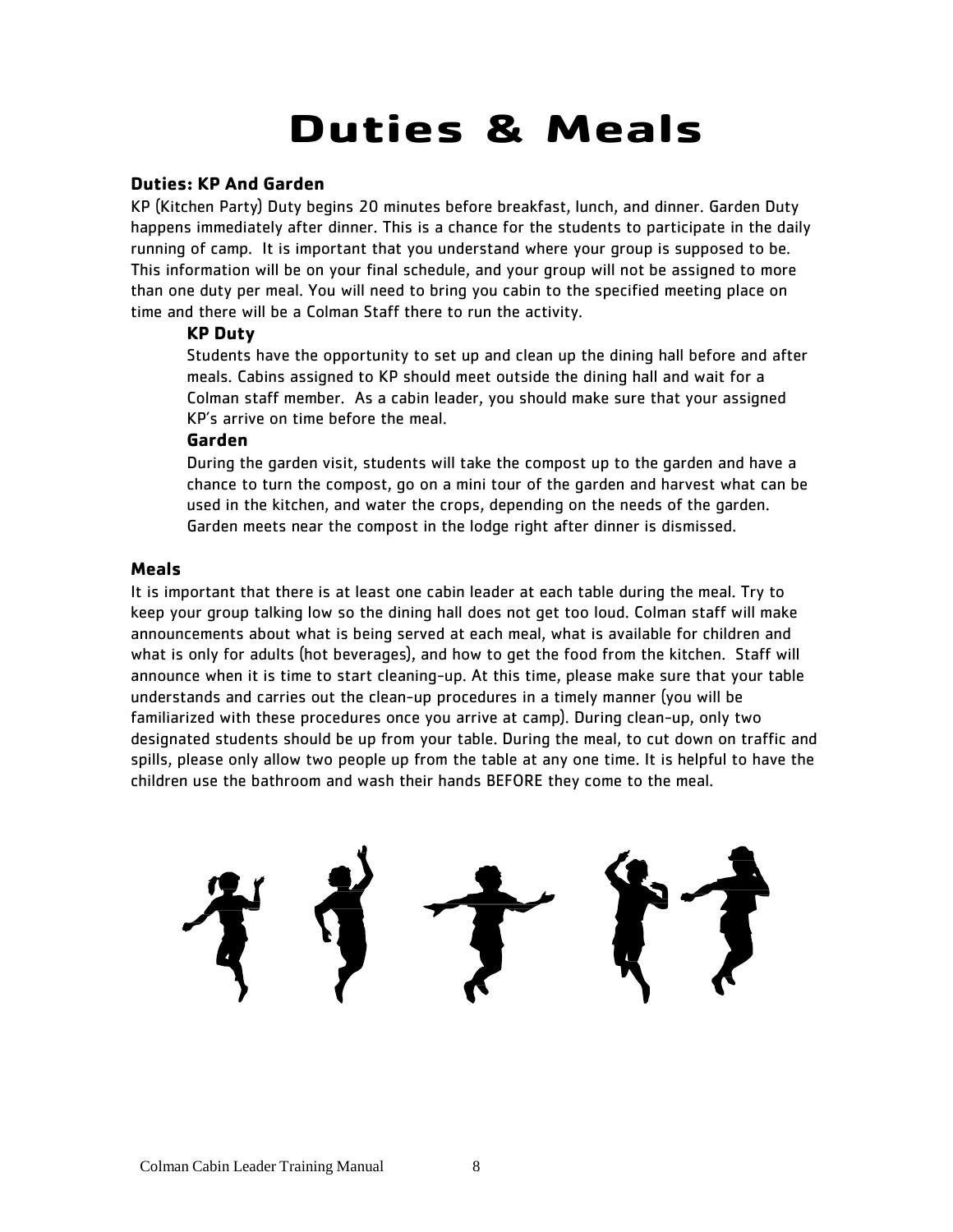### **Bedtime**

Getting students to bed at night is an important challenge for the cabin leader. Since the kids are much more excited and active than they usually are at home (especially the first night), they are not always interested in going to sleep. Your job, however, is to create a warm, safe, and quiet environment in the cabin so the students can calm down and get the sleep they need to be active all day. Here are a few tips:

- $\checkmark$  Set up a timeline for getting ready for bed. Make it fun-create a game, race, or song that gets the kids ready quickly.
- $\checkmark$  Always use a calm and quiet voice with your group at night. If you raise your voice to get them quiet, it will only serve to excite the kids, and do exactly the opposite of what you hoped.
- $\checkmark$  Create a quiet, low-key atmosphere in the cabin as the kids are getting into bed. Planning a special activity at night helps your kids calm down and is a great way to end your day. Ideas that work:
	- $\checkmark$  Highpoints each student tells a favorite part of their day, something that made them feel good.
	- $\checkmark$  Tell or read a story. Check the books in your cabin, or ask a Y staff member for other options.
	- $\checkmark$  If you are musically inclined, sing or play for your group.
	- $\checkmark$  Pick a topic to talk about school, family, friends, etc. For many kids, this may be their first opportunity to talk to someone older, who isn't their parent.
	- $\checkmark$  Nighttime is not a good time for scary stories. We are working to help the kids feel more comfortable in the outdoors, not make them frightened of it.

#### **Bedwetting**

To prevent bedwetting, make sure every child uses the bathroom before going to bed. If you do have a student who has wet the bed, be discrete about taking care of it, children can be very self-conscience. Put the sleeping bag in a garbage bag and bring it to the downstairs of the lodge. A Colman staff member will wash and dry the sleeping bag and give you an extra sleeping bag for the night.

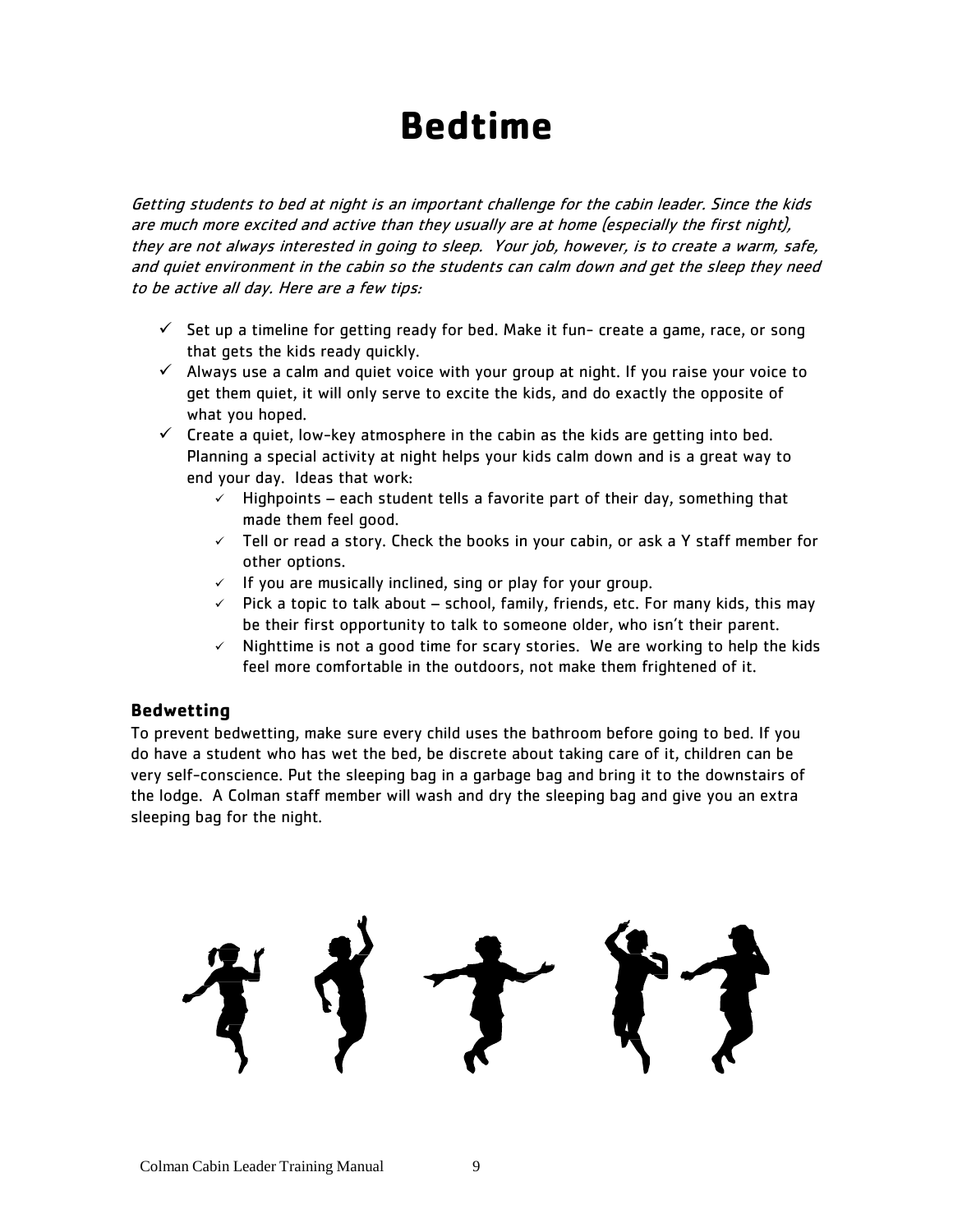### **Behavior Management**

Most kids misbehave because they are bored or need attention. If you keep your cabin group busy you will have less need for any type of discipline. You will be working alongside Colman staff members and teachers and will share the responsibilities of behavior management with them during activities. However, in the cabin you are the one in charge. Below are three steps to follow at camp:

- 1) Redirection, if a student is simply not listening or other minor misbehaviors, redirect their attention to something else, something appropriate that will catch their attention.
- 2) Warning, if a student continues to misbehave after redirection, inform them that their actions may be taking away from the other students' experience and if it continues, you will need to inform a teacher.
- 3) Tell a Teacher, continuous misbehavior after redirection and a warning need to be taken care of by a teacher. A teacher will always be available in the lodge and can follow through on any discipline that needs to be taken. Teachers and Colman Leadership Staff will make the decision of whether to call a parent or send a camper home.

Corporal Punishment is Illegal!!

Corporal punishment (i.e. having kids do push-ups, making them sit outside in the rain, having them skip a meal, or striking them) is considered physical child abuse. DO NOT use any type of physical punishment to discipline a camper. YOU COULD GO TO JAIL!

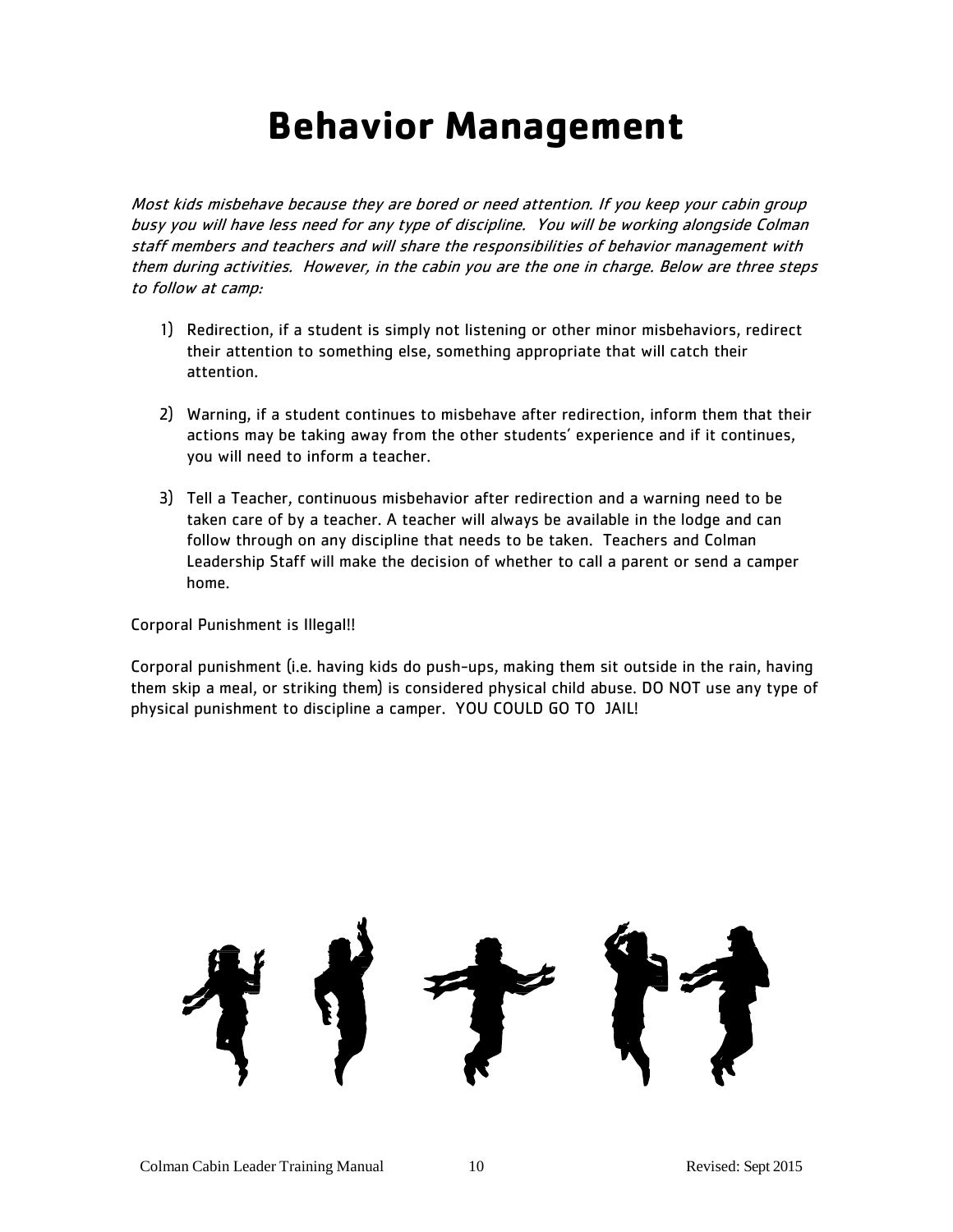### **Child Abuse Prevention**

#### **Cabin leaders need to be aware of the definition of child abuse. There are four types of child abuse:**

Physical Abuse: When someone inflicts bodily harm to a child that leaves a physical injury.

Neglect: This occurs when an adult fails to provide for the child. Most cases involve lack of proper food, shelter, clothing, medical care, and supervision.

Sexual Abuse: Encompasses a wide variety of inappropriate behaviors, generally involves the sexual mistreatment of a child by an adult or other child.

Emotional Abuse: Also known as mental abuse and psychological abuse. It is defined as the persistent act by an adult that endangers the mental health or emotional development of a child.

#### **DON'T BE ACCUSED OF CHILD ABUSE!**

Some Guidelines:

- Never be alone with a child. If you must speak to a child alone, do it in view of others.
- Children should not be allowed in staff quarters.
- Do not use corporal punishment.
- Report any type of abuse that you observe to a teacher or camp staff.

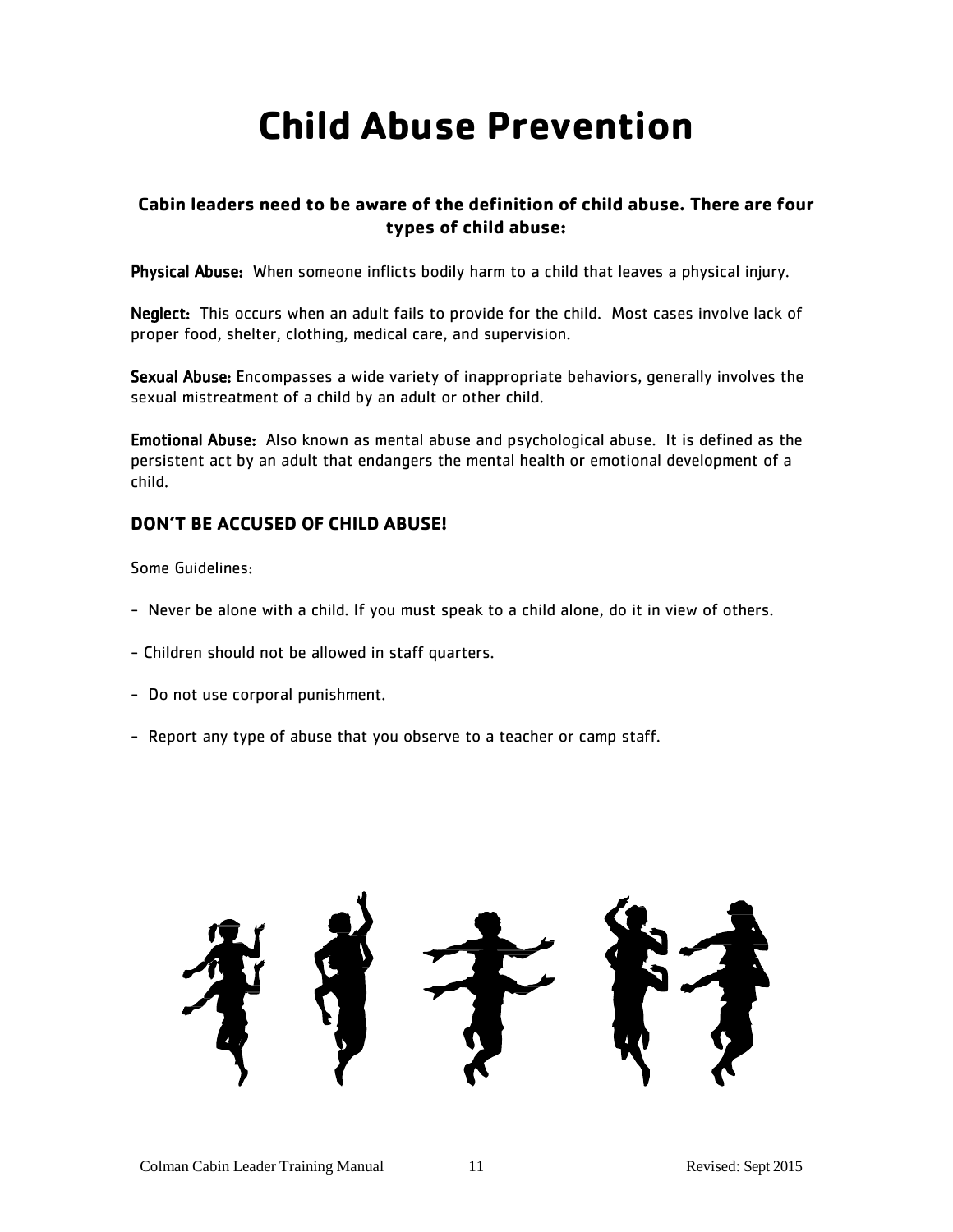### **Secrets of the Cabin Leader Trade**

- If your cabin needs supplies please alert a staff member at meal times.
- The meeting times and locations for your cabin group can be found on your official schedule, which will be given to you by the Program Director.
- If you are in a cabin that has a thermostat for you propane fireplace please remember to turn it down while not in the cabin. A Colman staff member will instruct you on how the propane fireplaces work.
- For our Climbing Wall and Challenge Course, students will be required to wear closetoed shoes in order to participate. Please make sure your cabin members are wearing the appropriate footwear, including yourself!
- In order to prevent visits from rodents, food is not allowed in cabins. Also, gum is not allowed in camp.
- In a nighttime emergency, contact the head teacher or the Camp Colman Director on Duty (DOD). You will be informed of where the teachers will be staying when you get to camp and be given the DOD number.
- Please make sure the children and yourself are prepared for the weather.
- Carry a warm layer and/or rain gear with you all the times it can get very windy and cold at times.

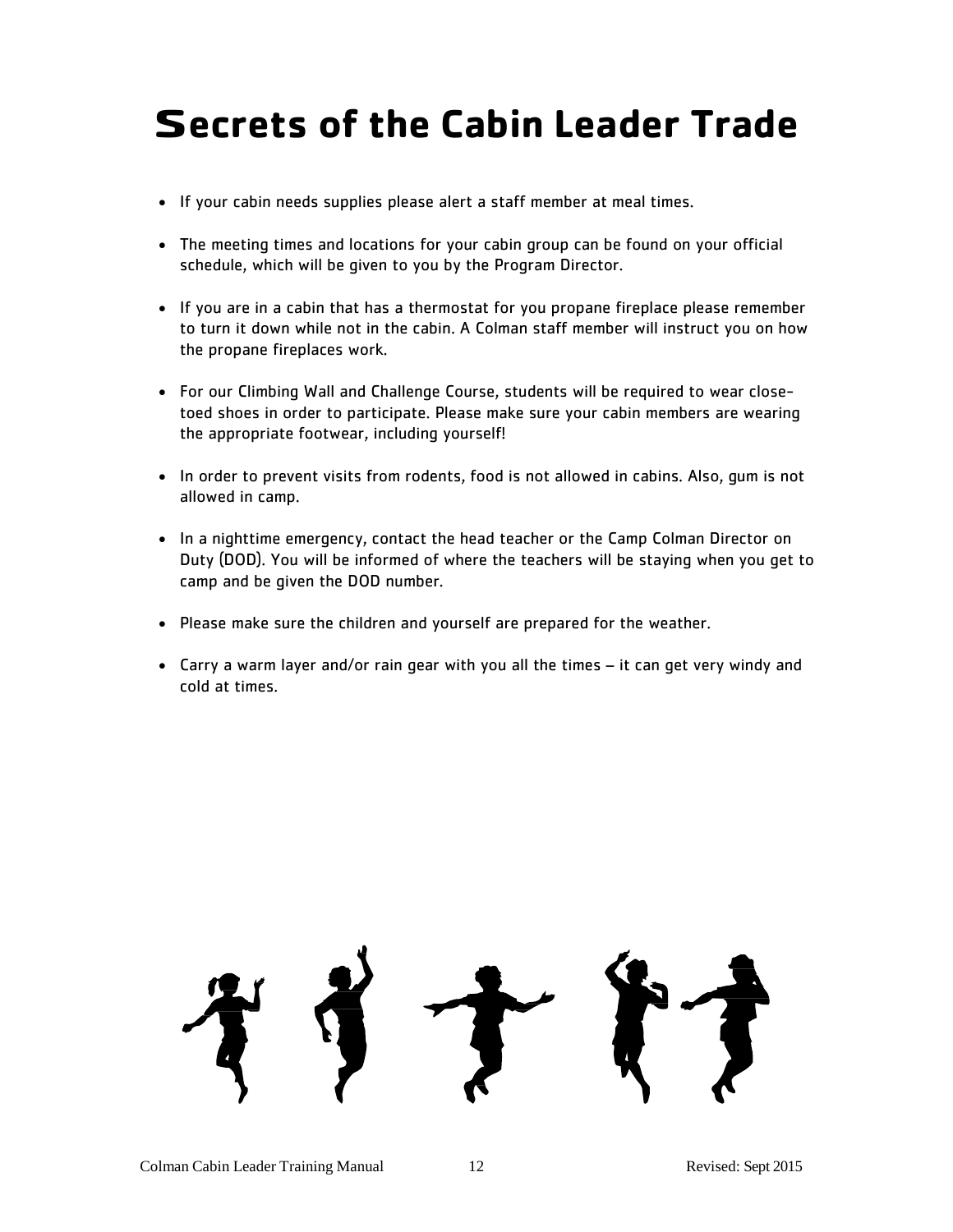# **Child Mover Ideas**

Here are some great, creative ways to keep track of your campers, and organize them when moving from one place to another.

- $\checkmark$  Birthdays (all January birthdays first, etc.)
- $\checkmark$  Bunks (bunk closest to the door first, etc.)
- $\checkmark$  Favorite Color (red goes first, then orange, etc.)
- $\checkmark$  Brush teeth (those who brushed their teeth this morning first, etc.)
- $\checkmark$  Number of kids in the family (those who are an only child first, etc.)
- $\checkmark$  Alphabetical (all those whose last names begin with Z go first, etc.)
- $\checkmark$  Numbers (the first to guess what number I'm thinking of, go first, etc.)
- $\checkmark$  Questions (the first to answer a question goes first, etc.)

But wait ... Your group doesn't always have to move in a line. Here are some other ways to move:

- $\checkmark$  Move as a blob
- $\checkmark$  Be a train
- $\checkmark$  "Follow the Leader"
- $\checkmark$  Walk in slow motion
- $\checkmark$  Hop on one foot
- $\checkmark$  Sing songs
- $\checkmark$  Walk backwards
- $\checkmark$  Make a camper sandwich (adults are the bread, every camper gets to choose something that goes in the sandwich)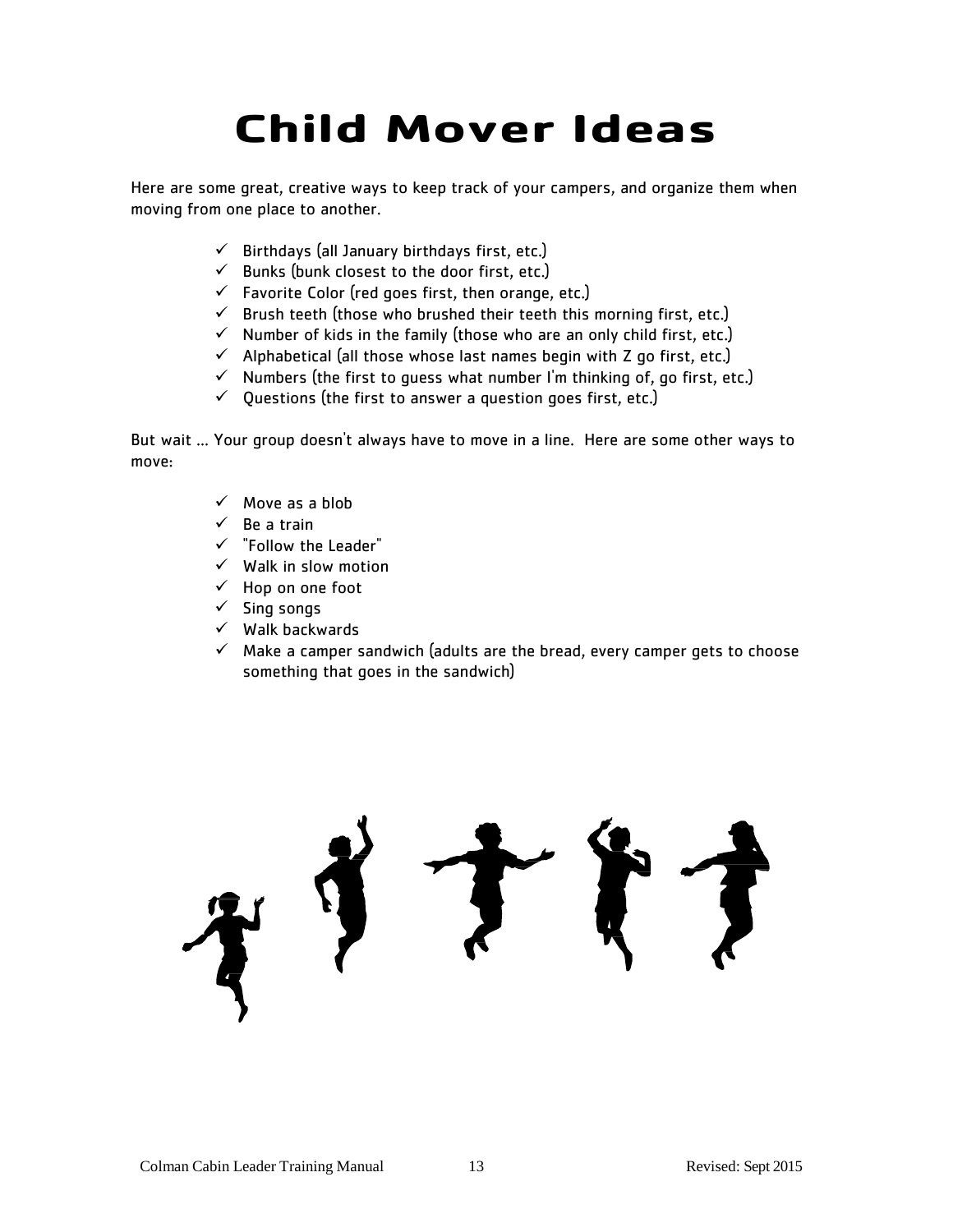## **Building Cabin Spirit**

The students in your cabin will be very proud of being in your cabin group. Building a cohesive group is not easy. Everyone needs to be comfortable and have a sense of belonging. Here are some activities that you can use to help your cabin feel like a group.

- $\checkmark$  Come up with a good cheer or song.
- $\checkmark$  Make and wear name tags.
- $\checkmark$  Wear something that identifies your group (hats, ties, arm bands, etc.).
- $\checkmark$  Decorate your cabin.
- $\checkmark$  Walk a certain way (see Child Movers).
- $\checkmark$  Play a game.
- $\checkmark$  Have each member complete a sentence: "Right now I feel..." or "My favorite thing to do is..." or "My favorite food is..." Think up something yourself. The main thing is to get them talking. Remember, it's OK to pass if someone doesn't want to talk.
- $\checkmark$  Let the kids come up with a cabin rules list. They will buy into the ideas better if they have a part in creating them.
- $\checkmark$  Have cabin cleanup inspections. Kids will want to impress you.

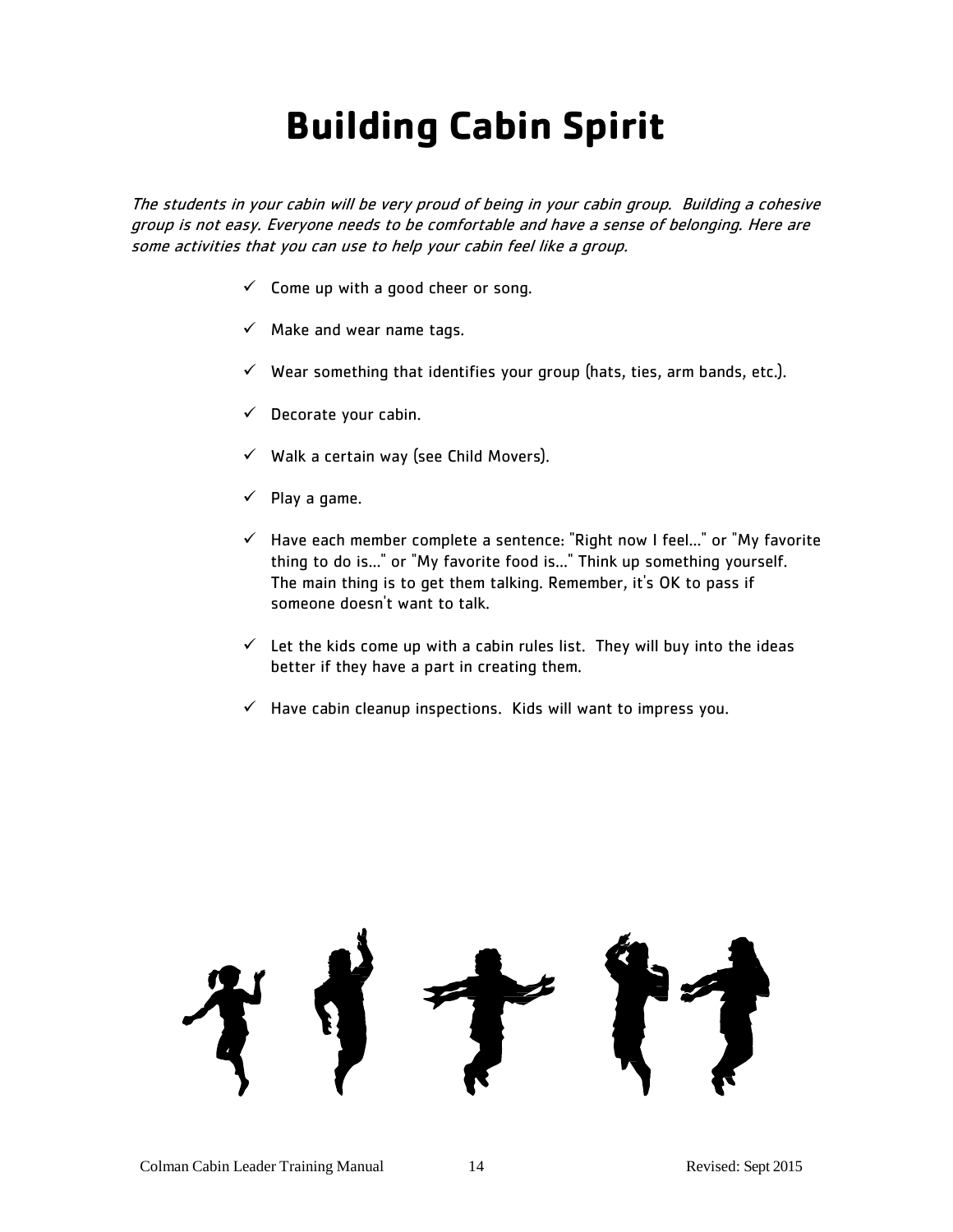## **Cabin Leader Checklist**

- $\checkmark$  Do you know where your kids are at all times?
- $\checkmark$  Are you taking care of yourself?
- $\checkmark$  Do you know your schedule?
- $\checkmark$  Have you read the camp and school rules?
- $\checkmark$  Is your first priority always safety?
- $\checkmark$  Are you consistent in your dealings with campers, especially in the area of discipline?
- $\checkmark$  Do you deal with the campers as unique individuals?
- $\checkmark$  Are you having fun yet? (If you aren't, the kids won't!)
- $\checkmark$  Do you take time to listen to a bird and to examine a blade of grass?
- $\checkmark$  Do you try to keep a positive attitude?
- $\checkmark$  Do you give Tommy Trouble and Quiet Kate as much positive attention as Sweet Susie?
- $\checkmark$  Can you laugh at yourself?
- $\checkmark$  Do you keep a close eye on your group for their health needs sunburn, bathroom stops, eating, coats in cold weather, etc.?
- $\checkmark$  Do the KIDS COME FIRST?
- $\checkmark$  Are you flexible?
- $\checkmark$  Do you participate in all activities? (If you do, the kids probably will)
- $\checkmark$  Are you a good example? Do you practice what you preach?
- $\checkmark$  ARE YOU ON TIME?
- $\checkmark$  Are you helping your campers to gain a better understanding and respect for the natural environment they are playing in?